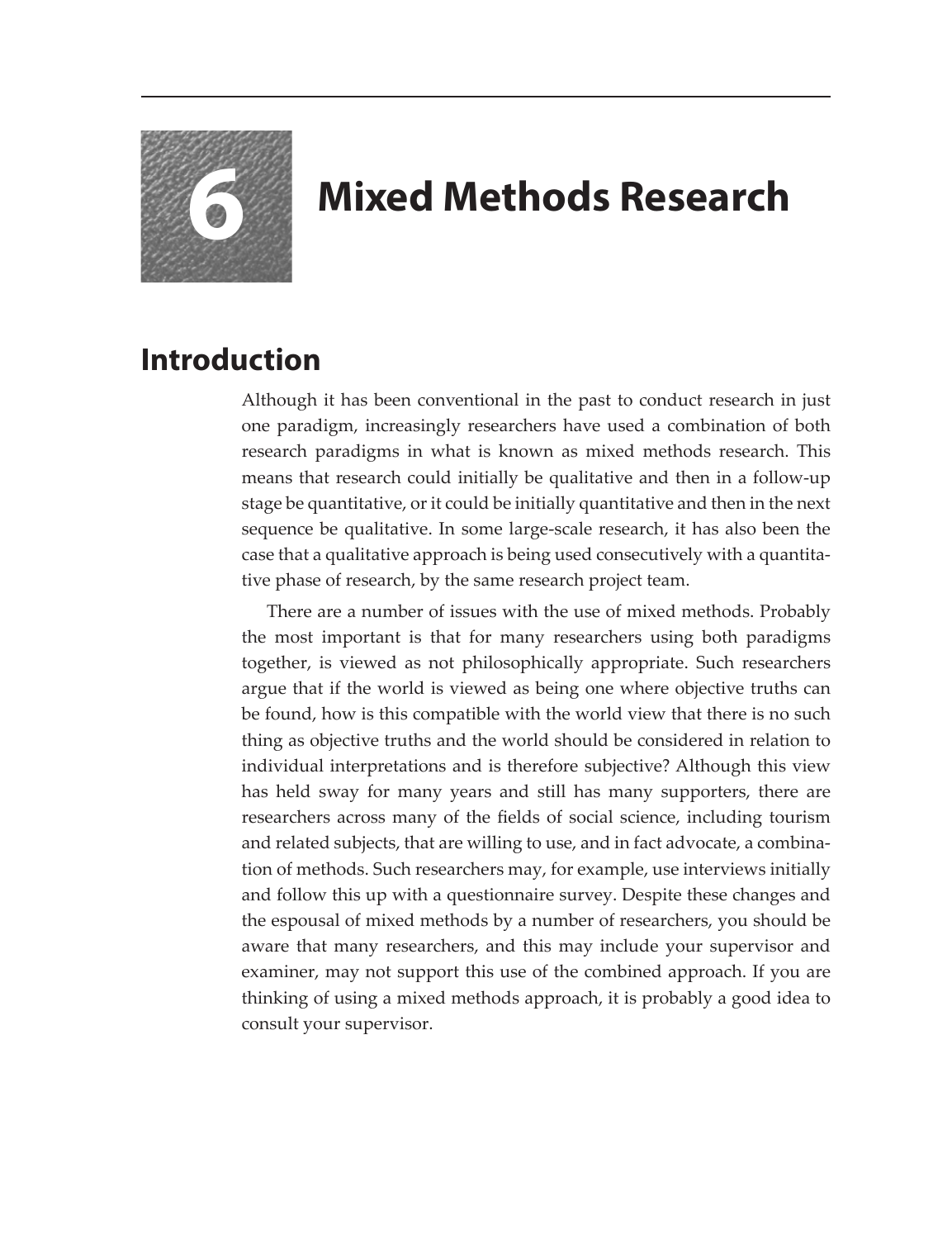## **Mixed methods research**

The use of mixed methods, although not new, is a fairly recent phenomenon in tourism research (Khoo-Lattimore et al., 2019; Mason et al., 2010; Seakhoa-King et al., 2021) and there has been relatively little research employing mixed methods compared with the use of just one research philosophy, be it either quantitative or qualitative (Khoo-Latimore et al., 2019).

 Early research in tourism, going back to at least the 1960s, was largely quantitative (Mason, 2017). The starting point for much early quantitative research was government or company documents, and this approach was frequently supported by the primary research technique of the questionnaire survey (discussed in Chapter 4), which usually sought generalisable results from a sample of respondents who provided mainly short answers, via closed-ended questions, that could be statistically analysed. Reaction against this quantitative approach in tourism research was appearing during the 1970s in the work of sociologists and anthropologists such as Cohen (1972) and Dann (1977). For such researchers, the use of interviews and focus groups was relatively common (Lincoln and Guba, 1985), as they were interested in views and opinions and, as we have noted in Chapter 5, these can best be expressed in depth and detail using the words of respondents themselves, rather than answers generated via the use of author-designed, closed-ended questions, such as those on a questionnaire, it was argued (Creswell, 2018; Mason, 2014).

The discussion above outlines the nature of the two predominant research traditions used in tourism research over the past fifty years, but a third approach has been applied during the last thirty years or so. This, mixed methods research, is less well known than either of the two other approaches, partly because it is relatively new (Teddlie and Tashakkori, 2009). As Teddlie and Tashakkori, have indicated it presents an alternative to the quantitative and qualitative traditions by:

'advocating the use of whatever methodological tools are required to answer the research questions under study' (2009: 6).

In terms of research design, Tashakkori and Teddlie (2003) defined mixed methods research as where both quantitative and qualitative approaches are used in types of questions, research methods, data collection and analysis, while Tashakkori and Creswell, (2007) also stressed the links between the two main research traditions, when defining mixed methods as research where the investigator collects and analyses, and integrates findings, using both qualitative and quantitative approaches.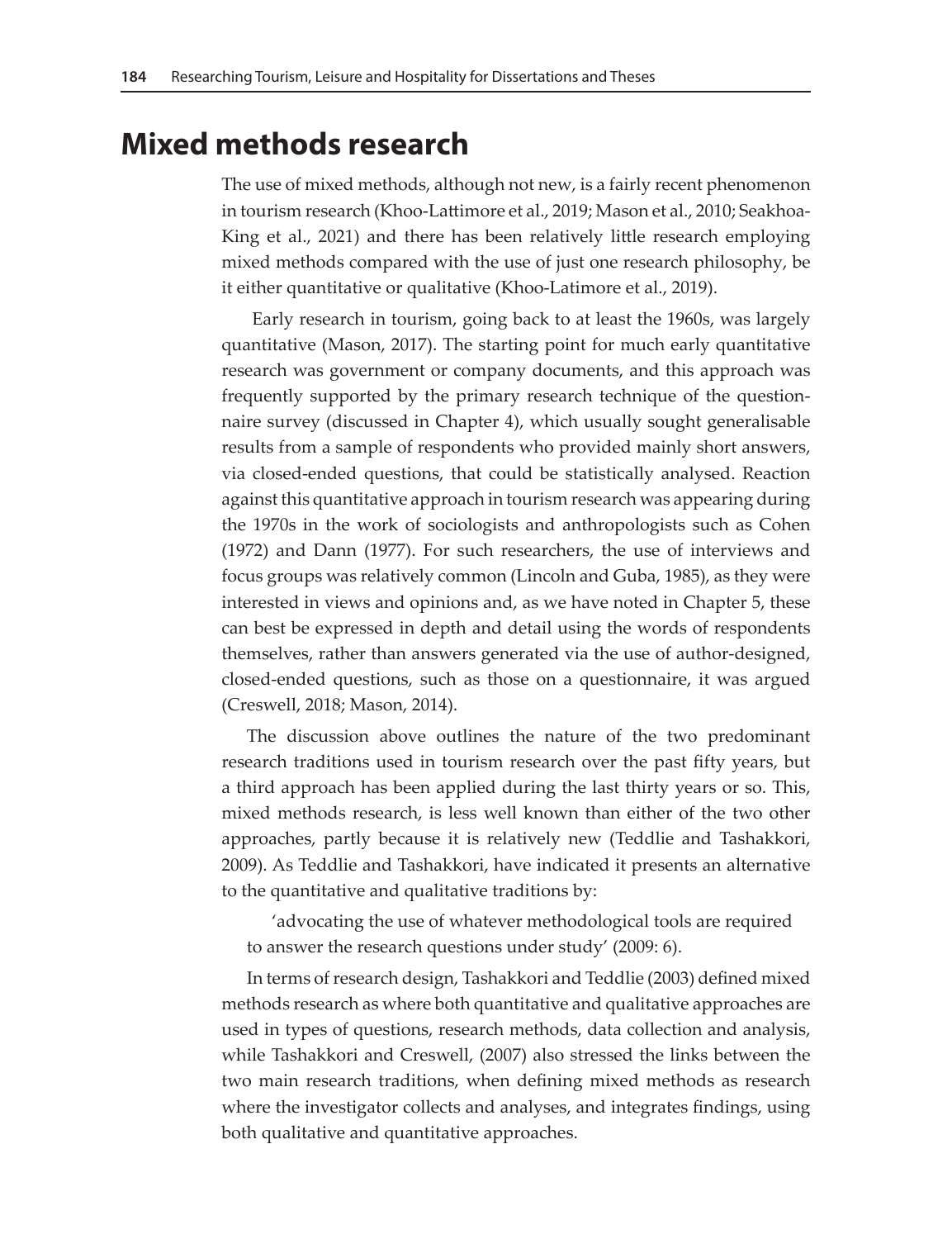However, it should not be forgotten that the use of mixed methods is frequently viewed as controversial (Teddlie and Tashakkori, 2009; Timans, Wouters and Heilbron, 2019) and for some researchers combining quantitative and qualitative design, data collection and analytical processes is regarded as inappropriate, as the underlying philosophies are incompatible (Guba 1987; Smith and Heshusius, 1987).

**Research philosophies**

The research philosophy of *positivism*, as indicated in Chapter 3, and until fairly recently regarded as the dominant approach in tourism research (Khoo-Lattimore et al., 2019; Riley and Love, 2000; Walle, 1997), views reality as singular and independent of the researcher (Creswell 2018; Decrop 1999; Lincoln and Guba, 1985). It also regards reality as something which can be measured objectively, for example, by using a quantitative research instrument (Teddlie and Tashakkori, 2009; Davies, 2003). However, the research philosophy of *interpretivism* rejects the idea of a single objectively measurable reality, positing instead the existence of subjective, multiple constructed realities (Creswell 2018; Davies 2003; Lincoln and Guba 1985). The individuals involved in the research situation here, including the researcher, those being investigated, and the reader or audience interpreting the research, are regarded as the creators of these realities (Creswell, 2018). Interpretivists contend that multiple realities can only be captured through the employment of less rigid data collection techniques than generally used in quantitative research (Creswell and Plano Clark, 2007; Bernard, 2000).

The research philosophies of positivism and interpretivism also differ in their assumptions about the relationship between reality and the researcher (Creswell, 2018). Interpretivism has its roots in 'Verstehen' or the empathetic understanding tradition of the sociologist Max Weber, where it is argued that to understand peoples' behaviour, researchers need to put themselves in the place of the enquiry subjects (Jennings, 2011). Therefore, interpretivist researchers try to minimise the distance between themselves and respondents (Creswell, 2018). So, the interpretivist tries to get inside the respondents' minds and see the world from their view (Jennings, 2011). Interpretivists have been described as observers 'from the inside', the term used is '*emic*' (Teddlie and Tashakkori, 2009; Phillimore and Goodson, 2004; Walle, 1997). However, positivist researchers try to provide an independent, outsider's account of the research process, known as an '*etic*' approach (Teddlie and Tashakkori, 2009; Phillimore and Goodson, 2004; Walle, 1997) to ensure that the researcher's biases are excluded.